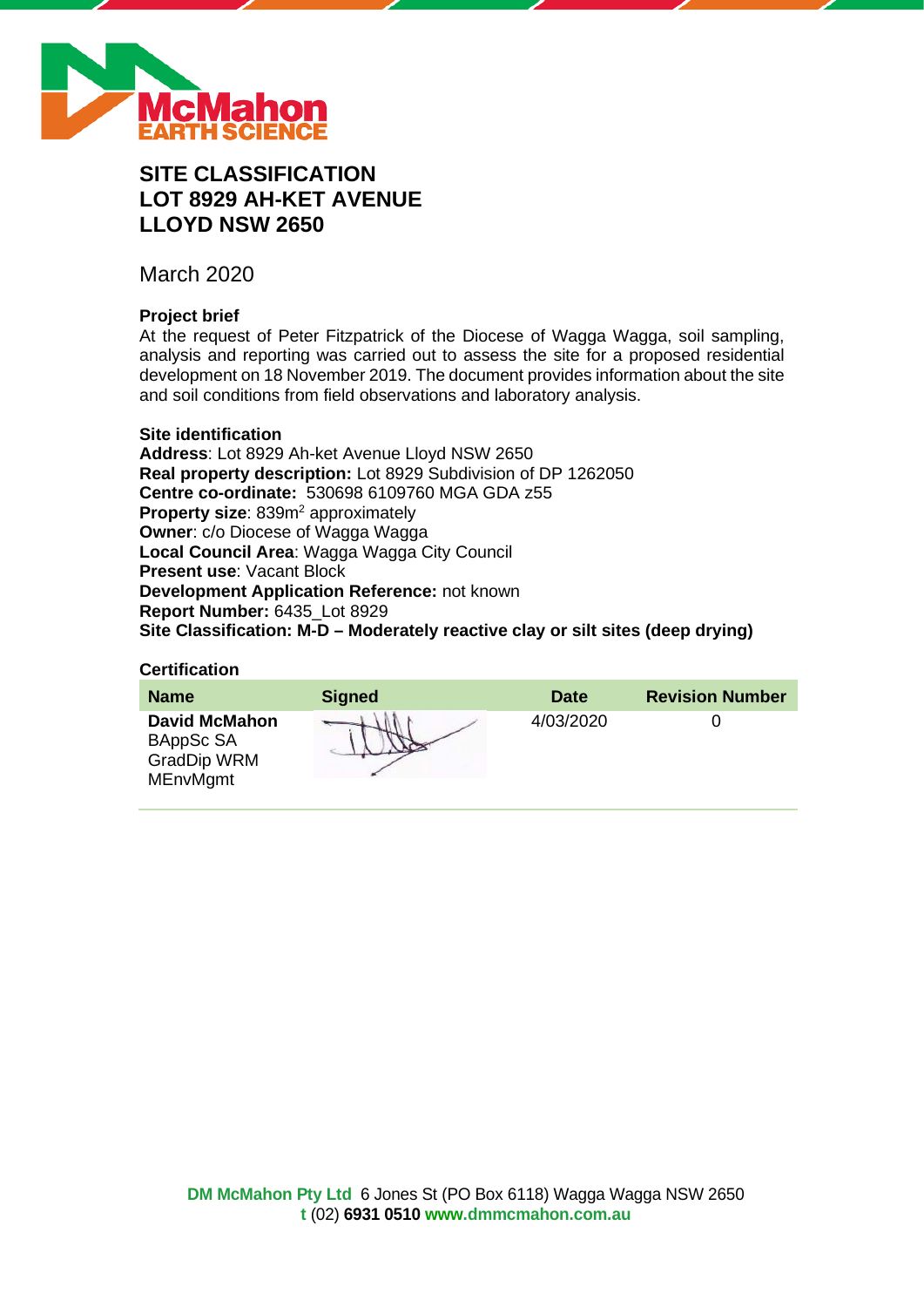### **Physical characteristics of the site**

A desktop review and investigation of the topography, hydrology, soil, lithology, geology and hydrogeology of the site has been undertaken and are as follows:

# **Topography**

The Lake Albert 1:25,000 Topographic Map (Sheet 8327-1S) indicates that the site is located at an elevation of approximately 236m AHD. The site landform is classed as a simple slope and the slope class is gently inclined.

### **Vegetation**

The site is devoid of vegetation.

### **Hydrology**

The nearest named waterway is Stringybark Creek located 3414m to the south east of the site. Due to the relative incline of the site, rainfall is likely to both run off and infiltrate into the relatively permeable topsoil.

### **Weather**

The average rainfall for Wagga Wagga is approximately 526.8mm per annum, with the wettest months being October, June and July. Annual mean evaporation for the region is 1715.5mm with mean daily evaporation ranges from 1.2mm in July to 9.2mm in January. Wagga Wagga is characterised by cold wet winters and hot dry summers with mean maximum temperatures ranging from 12.9°C in July to 31.9 °C in January and mean minimum temperatures ranging from 1.3ºC in July to 15.9ºC in February. Rainfall, temperature and evaporation data from Wagga Wagga Agricultural Institute 73127 (www.bom.gov.au).

### **Soil & Landform**

The site lies within the mapping unit ld from the Soil Landscapes of the Wagga Wagga 1:100 000 Sheet (DLWC, 1997). The map unit ld is described as:

# *ld – Lloyd (Erosional Landscapes)*

*Landscape*: rolling low hills on Ordovician metasedimentary rocks. Local relief 30–90 m; slopes 10–20%. Broad crests and ridges; long waning mid to lower slopes; broad drainage depressions. Variable rock outcrop 0–50%. Extensively to completely cleared mid to high open-forest.

*Soils*: shallow (<0.5 m), moderately well-drained Paralithic Leptic Rudosols (Lithosols) on some crests, ridges and upper slopes; deep (1.0–1.5 m), imperfectly drained Red Kurosols (Red Podzolic Soils) on other crests and upper slopes; moderately deep (0.5– 1.0m), moderately well-drained Red Chromosols and Kurosols (Red Podzolic Soils) on mid to lower slopes; and moderately deep (0.5–1.0 m), imperfectly drained Brown Kurosols (Yellow Podzolic Soils) in drainage lines.

*Limitations*: high erosion hazard; steep slopes (localised); localised rock outcrop; localised poor drainage; localised waterlogging; foundation hazard (localised); mass movement; shallow, stony and strongly acid soils (on ridges and upper slopes); localised aluminium toxicity; localised salinity.

### **Lithology and Geology**

Undivided Ordovician metasedimentary rocks—thinly interbedded siltstones, shales and phyllites, with minorschists and minor quartzites. Lithology is highly variable

over a short distance. Relatively thick (1 m to several metres) colluvial and slopewash clayey sediments occur on lower slopes and in drainage depressions. There is generally no rock outcrop, but occasionally <50% (at sites usually underlain by sandstone).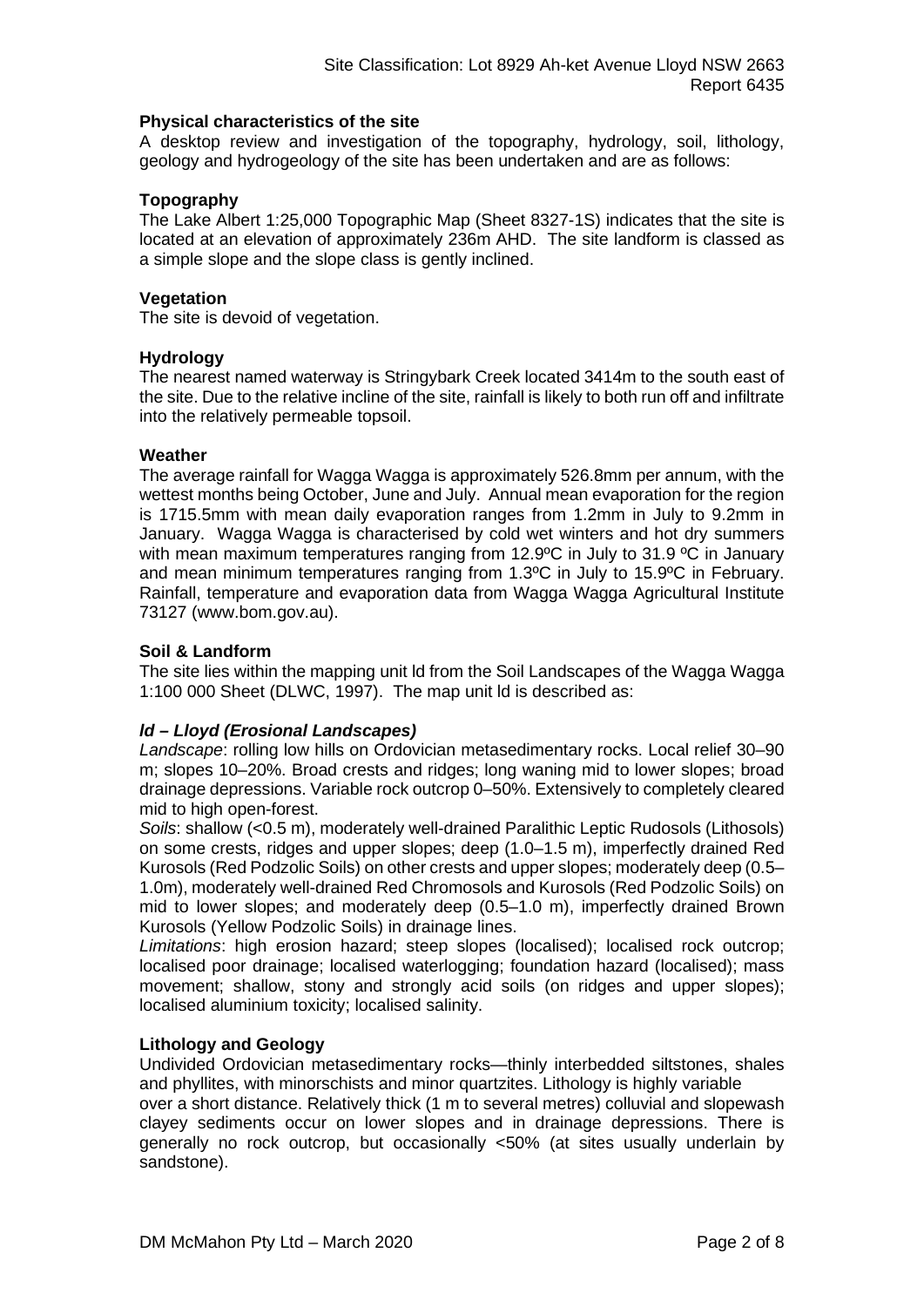# **Hydrogeology**

From the Geoscience Australia hydrogeology dataset, the groundwater beneath the site is described as porous, extensive highly productive aquifers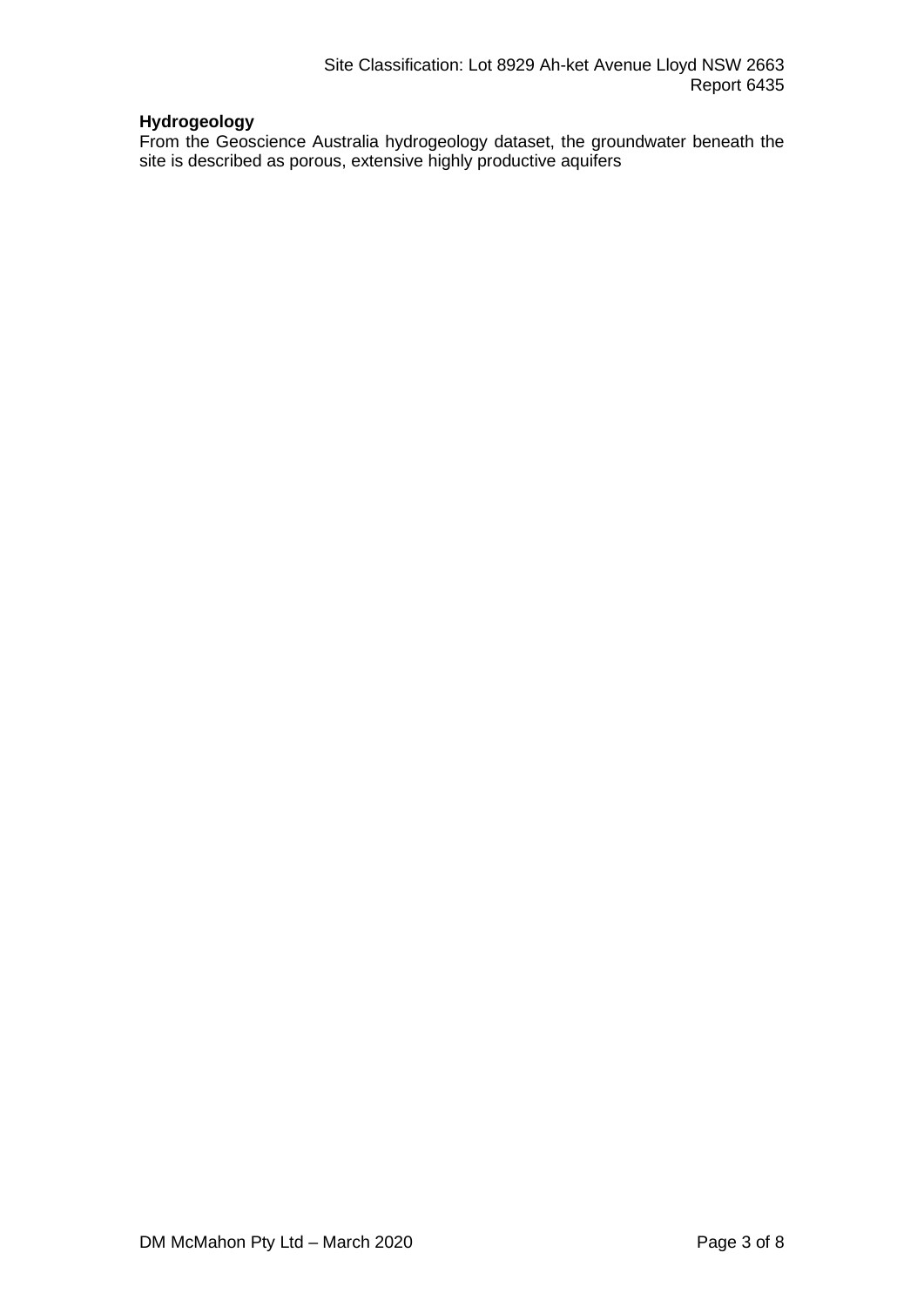# **Site Condition**

Through site investigation, field observations, in situ tests and laboratory analysis the following site geotechnical model has been developed. Details of the general conditions encountered with a field description of the soil, engineering properties and the location of the boreholes can be seen as follows, Table 1, Figure 1.

| <b>Soil Origin</b> | <b>Depth</b><br>(m) | <b>Class</b><br><b>(AS17</b><br>26<br>$-2017)$ | Soil Name /<br><b>Description</b> | Grain<br><b>Size</b> | <b>Primary</b><br><b>Colour</b> | <b>Mottle</b><br><b>Colour</b> | <b>Mois-</b><br>ture | Plas-<br>ticity | <b>Consis</b><br>-tency | <b>Observations</b><br>and/or comments                                                | <b>Engineering</b><br><b>Properties</b> |
|--------------------|---------------------|------------------------------------------------|-----------------------------------|----------------------|---------------------------------|--------------------------------|----------------------|-----------------|-------------------------|---------------------------------------------------------------------------------------|-----------------------------------------|
| <b>Borehole 1</b>  |                     |                                                |                                   |                      |                                 |                                |                      |                 |                         |                                                                                       |                                         |
| <b>FILL</b>        | $0.0 - 0.2$         | GC                                             | <b>Silty CLAY</b>                 | Fine/<br>Coarse      | Pale Grey                       | Nil                            | D                    | Low             | <b>Firm</b>             | With coarse<br>fragments of<br>Ordovician<br>Metasediment up to<br>40 <sub>mm</sub> . |                                         |
| <b>FILL</b>        | $0.2 - 0.7$         | CI                                             | <b>Silty CLAY</b>                 | Fine                 | Pale Red                        | Nil                            | T                    | Low-<br>Med     | <b>Stiff</b>            | With coarse<br>fragments of O.M<br>$< 10$ mm                                          |                                         |
| Residual           | $0.7 - 1.3$         | CI                                             | <b>CLAY</b>                       | Fine                 | Red                             | Nil                            | T                    | Low-<br>Med     | <b>Stiff</b>            | With trace fine<br>sands, OM derived                                                  | <b>Ys</b><br>Expansivity<br>20-40mm     |
| Residual           | $1.3 - 1.5$         | <b>CI</b>                                      | <b>CLAY</b>                       | Fine                 | Yellowish<br>Red                | Nil                            | T                    | Low-<br>Med     | <b>Stiff</b>            | $\blacksquare$                                                                        |                                         |

**Table 1:** *Site geotechnical model with field description and observations*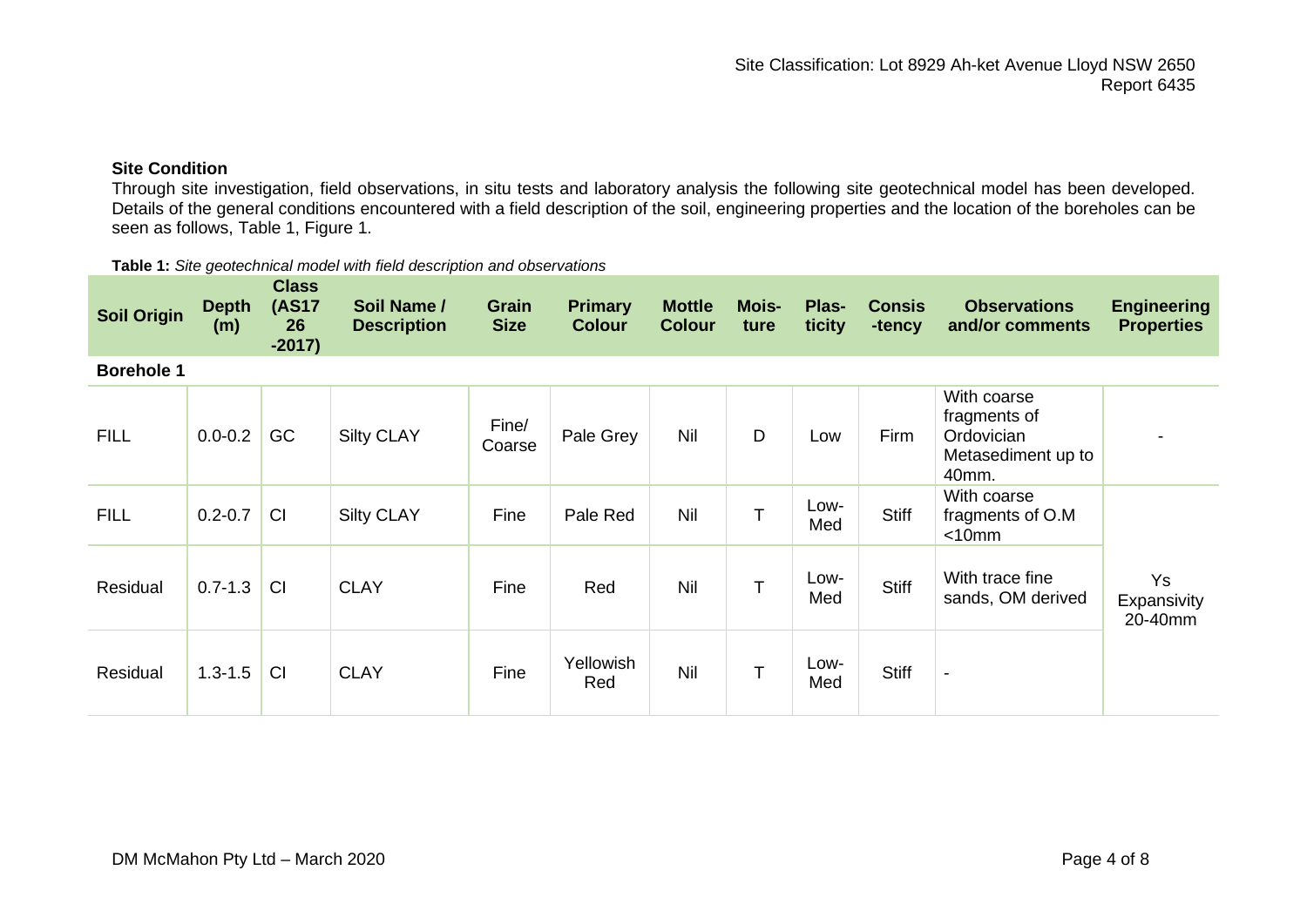# Site Classification: Lot 8929 Ah-ket Avenue Lloyd NSW 2663 Report 6435



**Figure 1:** *Annotated site plan overlain on aerial photograph depicting borehole locations*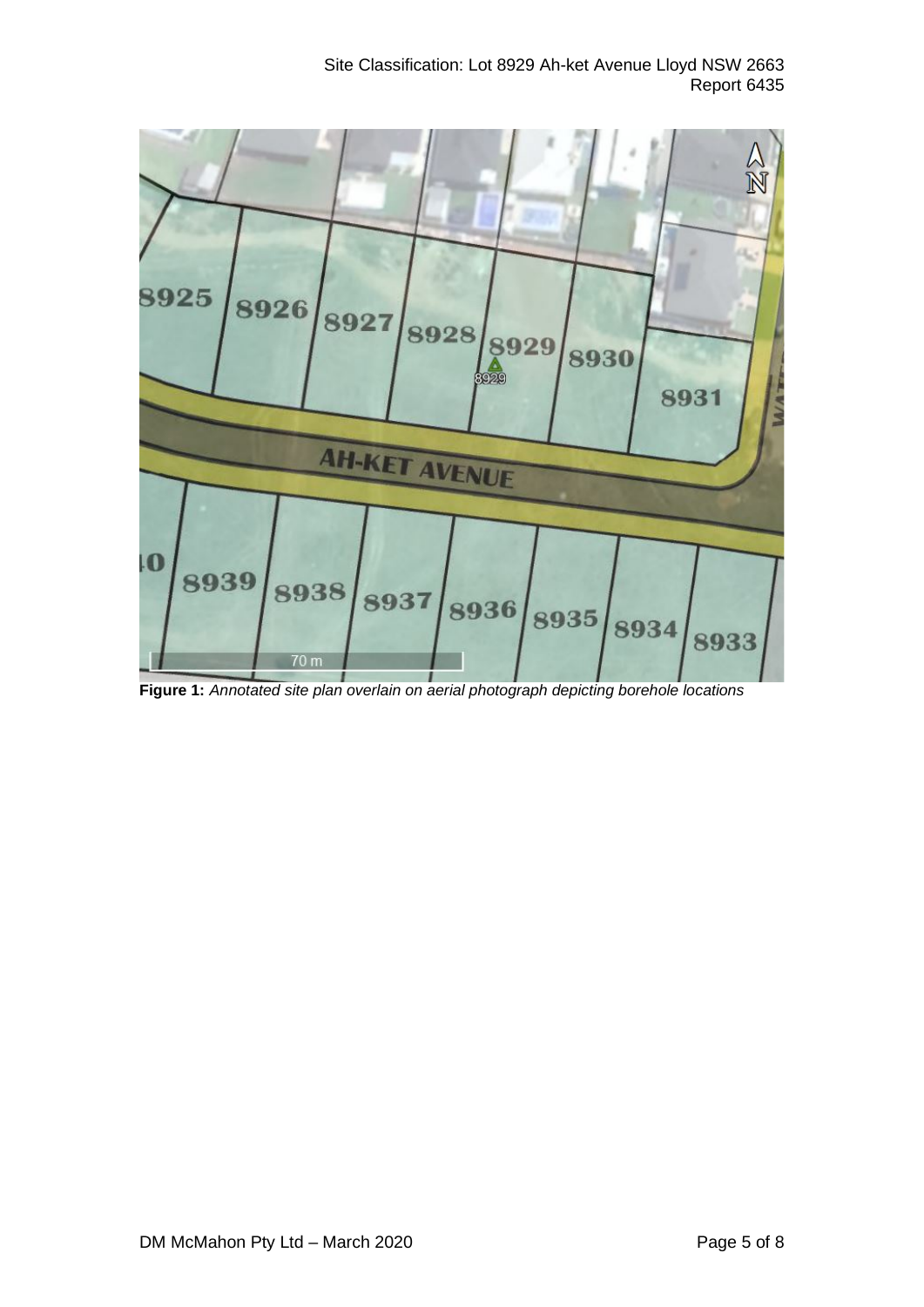### **Site Classification**

Based on the field assessment and laboratory data and assumptions therein the site is classified as **M-D – Moderately reactive clay or silt sites (deep drying), which may experience moderate ground movement from moisture changes** by reference to AS2870:2011.

### **Assumptions**

Site investigation and classification was carried out by reference to AS2870:2011. The proposed building is a single storey residential development.

This classification is based on the footings being founded into the underlying FILL or residual 'CI' clay soils. If the footings are not into the specified material the site classification will need to be reassessed.

FILL materials where identified on this report are considered as 'controlled fill' in accordance with AS3798 and can be considered suitable for use as foundation/subgrade. Fill certification report ID 'FC19-03'.

Footings may be founded partly on fill and partly on natural material depending on founding depths. As such, footing design may require careful consideration by the structural engineer to minimise potential differential settlement.

An allowable bearing pressure of up to 50kPa and 100kPa for raft slab beams and strip footings respectively may be adopted.

If more than 0.4m of uncontrolled fill is present or placed, or if depth of excavation within the building area extends more than 0.5m below the existing surface, the above classification will need to be reassessed.

Any earthworks on site will be carried out by reference to AS3798: 2007.

If any unconsolidated or saturated soils are encountered during excavation, or conditions that are not alike the above description, the site supervisor should be informed, the work stopped and this office be contacted immediately for further evaluation.

Where trees and large shrubs are removed from the site all roots are to be removed and voids replaced with compacted fill by reference to AS3798:2007.

The soils investigated are all natural ground and no free groundwater was encountered at the time of the investigation.

Site drainage and vegetation limitations are adhered to as per the CSIRO Foundation Management and Footing Performance: A Homeowner's guide, BTF-2011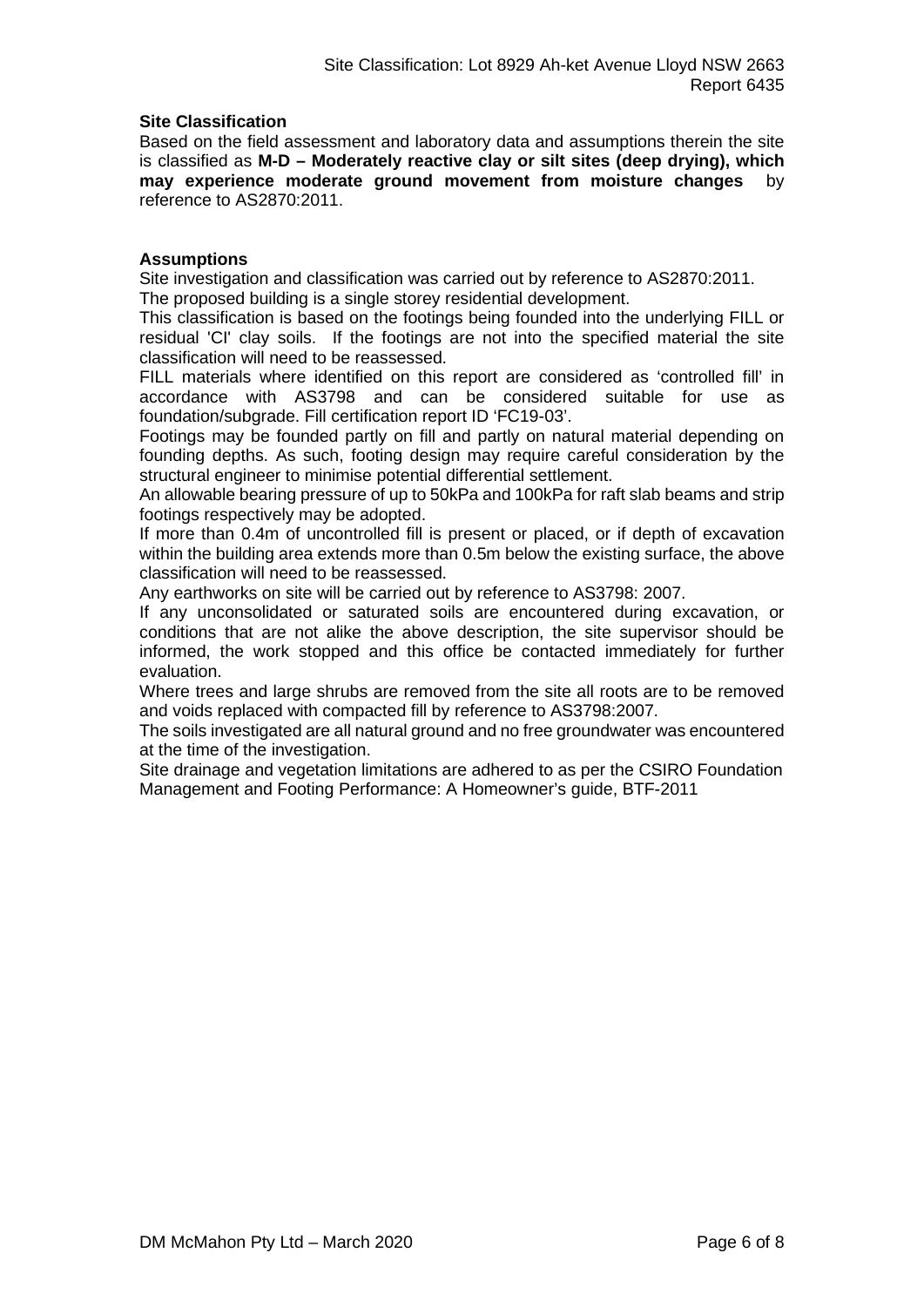# Site Classification: Lot 8929 Ah-ket Avenue Lloyd NSW 2663 Report 6435

| <b>Log Column</b>                |                      | <b>Symbol</b>                      | <b>Definition</b>                                                                                                                                                                                                                                                                                                                                                                                                          |  |  |  |
|----------------------------------|----------------------|------------------------------------|----------------------------------------------------------------------------------------------------------------------------------------------------------------------------------------------------------------------------------------------------------------------------------------------------------------------------------------------------------------------------------------------------------------------------|--|--|--|
| Soil Origin                      |                      | <b>TOPSOIL</b>                     | Mantle of surface and/or near-surface soil often but not always defined by high levels of organic<br>material, both dead and living. Remnant topsoils are topsoils that subsequently been buried by<br>other transported soils. Roots of trees may extend significantly into otherwise unaltered soil and<br>the presence of roots is not a sufficient reason for describing a material as topsoil.                        |  |  |  |
|                                  |                      | <b>FILL</b>                        | Any material which has been placed by anthropogenic processes                                                                                                                                                                                                                                                                                                                                                              |  |  |  |
|                                  |                      | Alluvial                           | Deposited by streams and rivers                                                                                                                                                                                                                                                                                                                                                                                            |  |  |  |
|                                  |                      | Colluvial                          | Soil and rock debris transported down slope by gravity, with or without the assistance of flowing<br>water and generally deposited in gullies or at the base of slopes. Colluvium is often used to<br>refer to thicker deposits such as those formed from landslides, whereas the term 'slopewash'<br>may be used for thinner and more widespread deposits that accumulate gradually over longer<br>geological timeframes. |  |  |  |
|                                  |                      | Extremely<br>weathered<br>material | Formed directly from in situ weathering of geological formations. Although this material is of soil<br>strength, it retains the structure and/or fabric of the parent rock material.                                                                                                                                                                                                                                       |  |  |  |
|                                  |                      | Residual                           | Formed directly from in situ weathering of geological formations. These soils no longer retain<br>any visible structure or fabric of the parent soil or rock material                                                                                                                                                                                                                                                      |  |  |  |
| <b>Class</b>                     |                      | GW                                 | Gravel and gravel-sand mixtures, little to no fines                                                                                                                                                                                                                                                                                                                                                                        |  |  |  |
| (AS1726-<br>2017)                |                      | GP                                 | Gravel and gravel-sand mixtures, little to no fines, uniform gravels                                                                                                                                                                                                                                                                                                                                                       |  |  |  |
|                                  |                      | GМ                                 | Gravel-silt mixtures and gravel-sand-silt mixtures                                                                                                                                                                                                                                                                                                                                                                         |  |  |  |
|                                  |                      | GC                                 | Gravel-clay mixtures and gravel-sand-clay mixtures                                                                                                                                                                                                                                                                                                                                                                         |  |  |  |
|                                  |                      | SW                                 | Sand and gravel-sand mixtures, little to no fines                                                                                                                                                                                                                                                                                                                                                                          |  |  |  |
|                                  | Coarse grained soils | <b>SP</b>                          | Sand and gravel-sand mixtures, little to no fines                                                                                                                                                                                                                                                                                                                                                                          |  |  |  |
|                                  |                      | <b>SM</b>                          | Sand-silt mixtures                                                                                                                                                                                                                                                                                                                                                                                                         |  |  |  |
|                                  |                      | SC                                 | Sand-clay mixtures                                                                                                                                                                                                                                                                                                                                                                                                         |  |  |  |
|                                  |                      | ML                                 | Inorganic silt and very fine sand, rock flour, silty or clayey fine sand or silt with low plasticity                                                                                                                                                                                                                                                                                                                       |  |  |  |
|                                  |                      | CL, CI                             | Inorganic clays of low to medium plasticity, gravelly clay, sandy clay                                                                                                                                                                                                                                                                                                                                                     |  |  |  |
|                                  | grained soils        | OL                                 | Organic silt                                                                                                                                                                                                                                                                                                                                                                                                               |  |  |  |
|                                  |                      | MН                                 | Inorganic silt                                                                                                                                                                                                                                                                                                                                                                                                             |  |  |  |
| Fine                             |                      | CН                                 | Inorganic clays of high plasticity                                                                                                                                                                                                                                                                                                                                                                                         |  |  |  |
|                                  |                      | OH                                 | Organic clay of medium to high plasticity, organic silt                                                                                                                                                                                                                                                                                                                                                                    |  |  |  |
|                                  |                      | Pt                                 | Peat, highly organic soil                                                                                                                                                                                                                                                                                                                                                                                                  |  |  |  |
| Soil Name/<br><b>Description</b> |                      | SAND                               | Coarse grained soil                                                                                                                                                                                                                                                                                                                                                                                                        |  |  |  |
|                                  |                      | <b>SILT</b>                        | Fine grained soil - low dry strength, low wet toughness and dilatancy                                                                                                                                                                                                                                                                                                                                                      |  |  |  |
| <b>Grain Size</b>                |                      | <b>CLAY</b><br>Coarse              | Fine grained soil – high dry strength, high wet toughness and plasticity<br>>2mm                                                                                                                                                                                                                                                                                                                                           |  |  |  |
|                                  |                      | Medium                             | $0.06 - 2mm$                                                                                                                                                                                                                                                                                                                                                                                                               |  |  |  |
|                                  |                      | Fine                               | $<$ 0.06 $mm$                                                                                                                                                                                                                                                                                                                                                                                                              |  |  |  |
| <b>Moisture</b>                  |                      | D                                  | Dry                                                                                                                                                                                                                                                                                                                                                                                                                        |  |  |  |
|                                  |                      | Т                                  | <b>Moderately Moist</b>                                                                                                                                                                                                                                                                                                                                                                                                    |  |  |  |
|                                  |                      | М                                  | Moist                                                                                                                                                                                                                                                                                                                                                                                                                      |  |  |  |
|                                  |                      | W                                  | Wet                                                                                                                                                                                                                                                                                                                                                                                                                        |  |  |  |
| <b>Plasticity</b>                |                      | Non-plastic                        | Not applicable                                                                                                                                                                                                                                                                                                                                                                                                             |  |  |  |
|                                  |                      | Low                                | Only slight pressure is required to roll the thread of soil near the plastic limit. The thread and<br>lump are weak and soft. The dry specimen crumbles into powder with some finger pressure.                                                                                                                                                                                                                             |  |  |  |
|                                  |                      | Medium                             | Medium pressure is required to roll the thread of soil to near the plastic limit. The thread and<br>lump have medium stiffness. The dry specimen breaks into pieces or crumbles with<br>considerable finger pressure.                                                                                                                                                                                                      |  |  |  |
|                                  |                      | High                               | Considerable pressure is required to roll the thread to near the plastic limit. The thread and the<br>lump have very high stiffness. The dry specimen cannot be broken with finger pressure.<br>Specimen will break into pieces between thumb and a hard surface.                                                                                                                                                          |  |  |  |
| <b>Consistency</b>               |                      | Very Soft (VS)                     | Exudes between fingers when squeezed in hand                                                                                                                                                                                                                                                                                                                                                                               |  |  |  |
|                                  |                      | Soft (S)                           | Can be moulded by light finger pressure                                                                                                                                                                                                                                                                                                                                                                                    |  |  |  |
|                                  |                      | Firm (F)                           | Can be moulded by strong finger pressure                                                                                                                                                                                                                                                                                                                                                                                   |  |  |  |
|                                  |                      | Stiff (St)                         | Cannot be moulded by fingers                                                                                                                                                                                                                                                                                                                                                                                               |  |  |  |
|                                  |                      | Very Stiff (VSt)                   | Can be indented by thumb nail                                                                                                                                                                                                                                                                                                                                                                                              |  |  |  |
|                                  |                      | Hard (H)                           | Can be indented by thumb nail with difficulty                                                                                                                                                                                                                                                                                                                                                                              |  |  |  |
|                                  |                      | Friable (Fr)                       | Can be easily crumbled or broken into small pieces by hand                                                                                                                                                                                                                                                                                                                                                                 |  |  |  |

# **Notes Relating to Results**